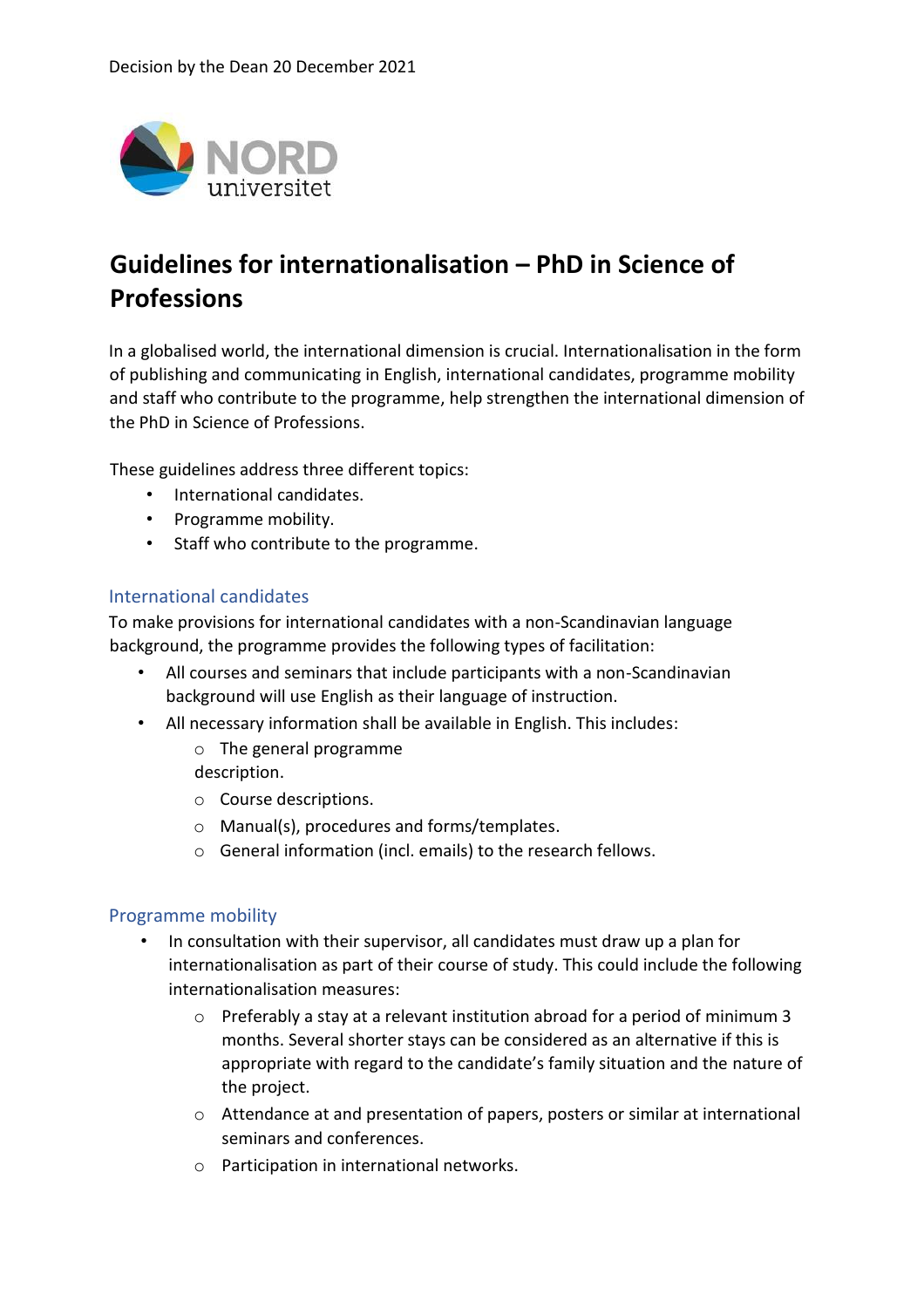- The programme shall provide:
	- $\circ$  Information on opportunities for internationalisation in the programme. This includes expectations regarding internationalisation activities, information about relevant institutions, as well as about funding and administrative arrangements for internationalisation.
	- o Assurance that supervisors are aware of their responsibility: *'The supervisor should introduce you to relevant research communities outside the faculty, also internationally, at an early stage of your research programme period, so that you can start planning for a potential study period abroad.'* (ref. [PhD](https://www.nord.no/no/forskning/doktorgrad/phd/Documents/PhD_handbok.pdf)  [Handbook,](https://www.nord.no/no/forskning/doktorgrad/phd/Documents/PhD_handbok.pdf) p. 10).
	- o An administrative staff member who is knowledgeable about student mobility in terms of:
		- $\triangleq$  Recognition of courses (taken abroad) at Nord University; ensure available communication in English.
		- $\div$  Funding opportunities (funding sources, application processes); ensure available communication in English.
	- o Information about internationalisation on our website. This includes:
		- $\div$  Sources of funding for mobility measures.
		- $\triangle$  A mobility checklist as a tool for the individual research fellow.
		- FAQs on mobility.
		- Sharing of experiences (website/blog etc.) where candidates can read about:
			- The experiences of previous candidates (interviews).
			- Overviews of countries and institutions where candidates have spent their exchange period.

## Staff who contribute to the programme

All staff members who contribute to the programme are expected to:

• Have an international profile, in the form of published articles in international journals, attendance at international seminars and conferences, and participation in international networks.

Supervisors are expected to:

- Draw up a plan for the candidate's internationalisation efforts in consultation with the candidate.
- Invite the candidate into their own international networks, in cases where this is relevant to the candidate's research project.
- Facilitate the candidate's attendance at international seminars and conferences. The latter will often be part of the work in the research groups, meaning that the leaders of the research groups also have a responsibility for including the candidate in such processes.